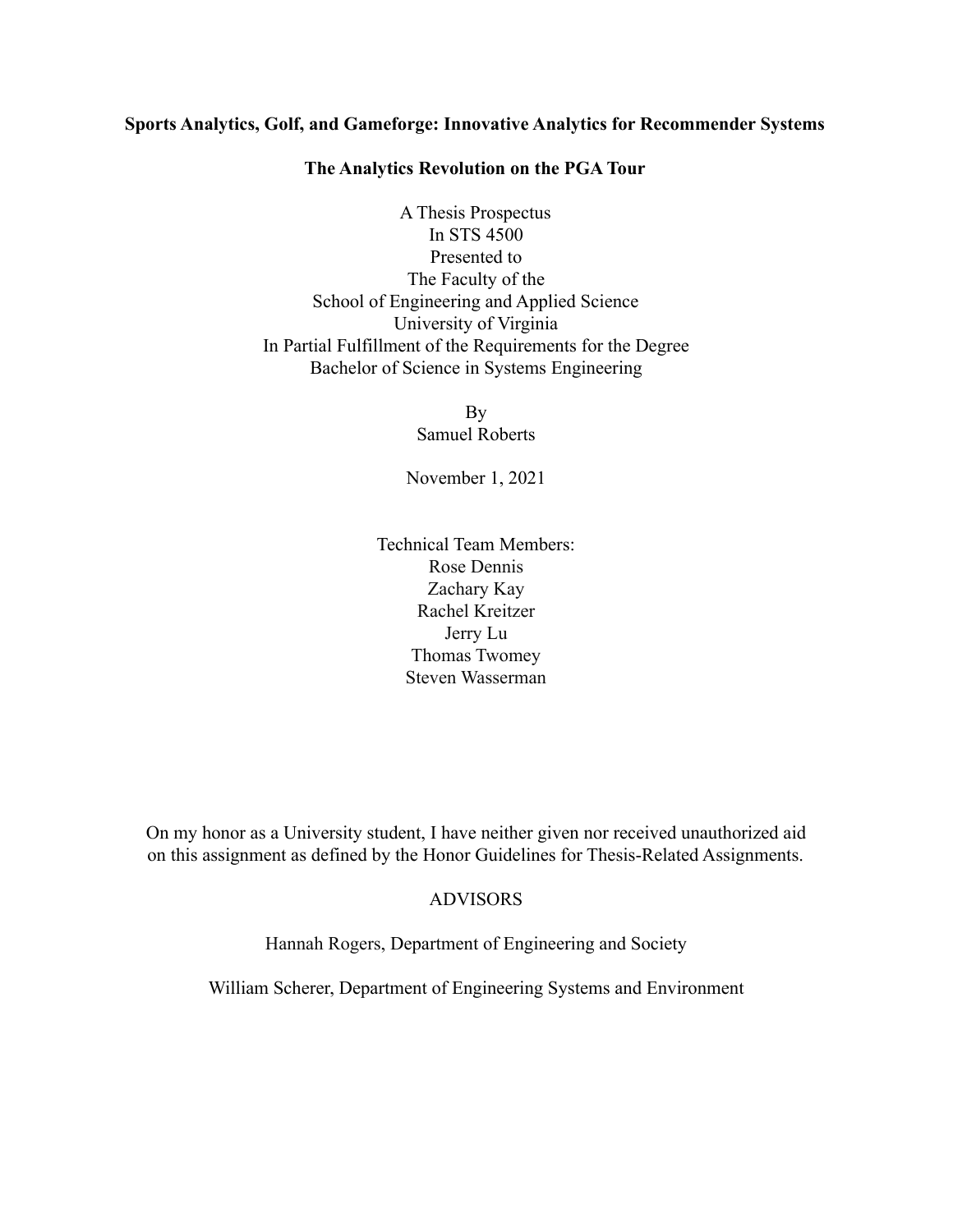### **Introduction**

When most people think of athletes, golfers are not necessarily the first idea that will spring to mind. One reason for that also contributes to the sport's popularity: it can be played by anyone, and one's skill is not reliant on their physical athleticism. Many of the world's greatest golfers from the 1970s and 1980s more closely resembled a suburban dad than they did their counterparts in the NFL and NBA. However, the vast majority of PGA Tour golfers today are unmistakably athletic. This is one example of how the sport has evolved and grown as time has gone on. Another example of this is the idea of performance analytics. Metrics can be used by golfers both to help evaluate weak points in a player's game and to help predict how young players will grow and improve.

The metric revolution in sports over the past twenty years has certainly hit the PGA Tour, as advanced statistics are around every corner. With the advancement of metrics, professionals have been able to pinpoint what the strengths and weaknesses of their games are, and adjust accordingly (Arastey, 2020). Furthermore, a few golfers have completely reinvented their games in pursuit of the best chance of winning. The proposed STS project investigates the PGA Tour to see how the best players in the world have adopted analytics to evaluate and adapt to the times in recent years.

Golf is one of the last major sports where college recruiting analytics have not become commonplace; most coaches simply recruit through "the eye test." This process is incredibly subjective and prone to variance; there are many potentially fantastic golfers who are slipping through the cracks. A group of UV.a. students began to address this problem last year (Bassilios et al, 2021). The technical project detailed within will attempt to build  $\&$  improve upon these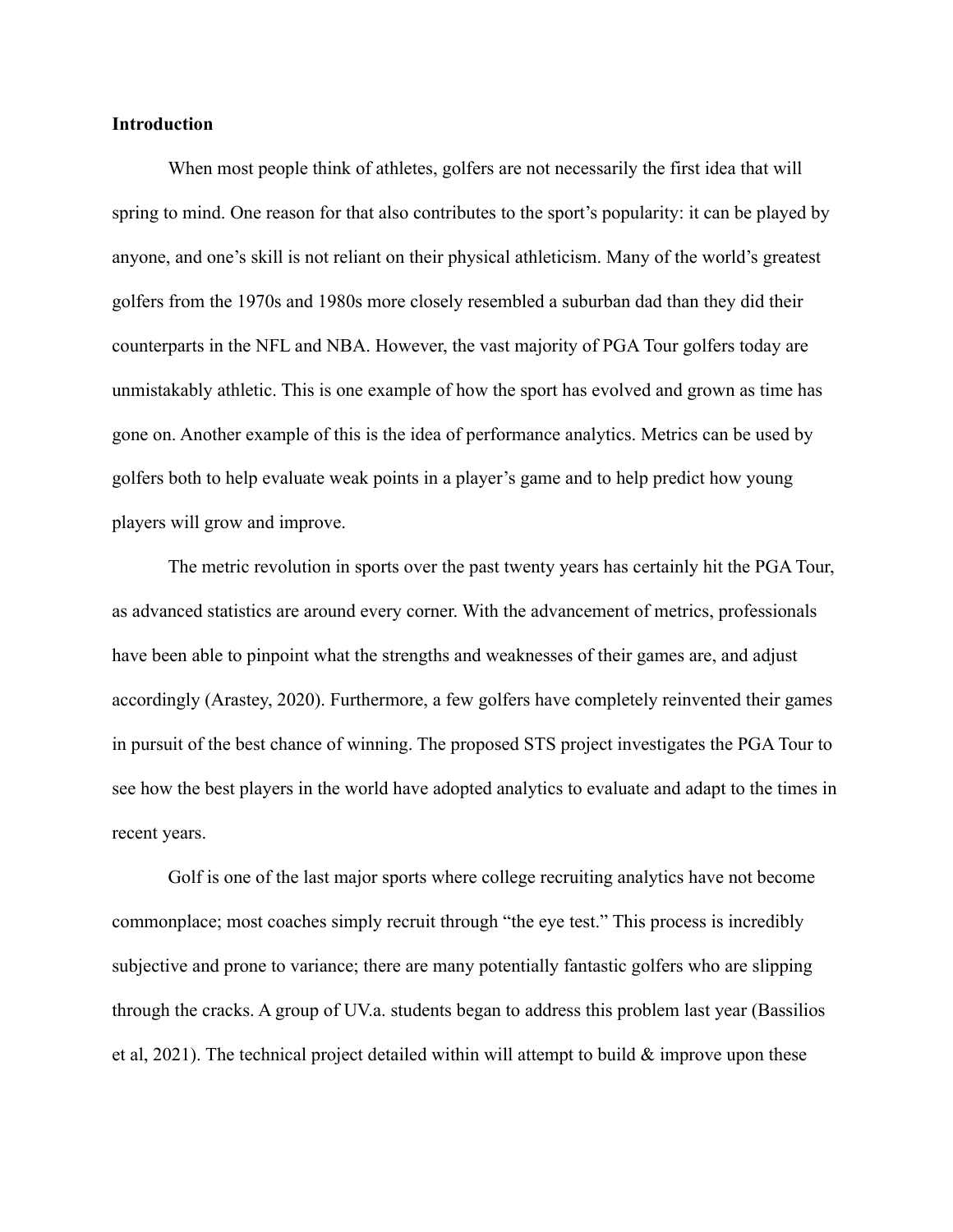predictive analytics to identify the most skilled junior golfers who may be otherwise falling through the cracks in the recruiting process.

# **Technical Topic**

GameForge is a small company that specializes in golf analytics. They are attempting to expand into the golf recruiting space, which is by and large unoccupied at this point in time. This technical project will expand upon the work done by a 2020-2021 capstone project working on the same problem (Bassilios et al, 2021). They created various models, which assisted in predicting whether a high school player would go to Division 1 (the highest level of college golf) and how they would affect the capability of a college team if added to the roster. This year, this group plans to implement three different improvements to the overall GameForge recruiting system.

The first improvement involves a college recommender system. This system predicts both the likelihood of a player choosing a particular school and the likelihood of that school to accept them. These things involve both qualitative and quantitative metrics. The predictors of a recruit choosing a particular school are largely qualitative; they include academic strength of a school, location, and other such values. The prediction of whether a particular school will accept them is much more metric-based; it will likely use the win-shares model from last year's team. Our final deliverable for this improvement will be two percentages: the likelihood that a recruit would be accepted to a college team, and the likelihood that a recruit would come to a school if accepted.

The second part of this project focuses on a junior golfer ranking system. Plenty of individual junior tours, such as the AJGA, have their own ranking system for players who play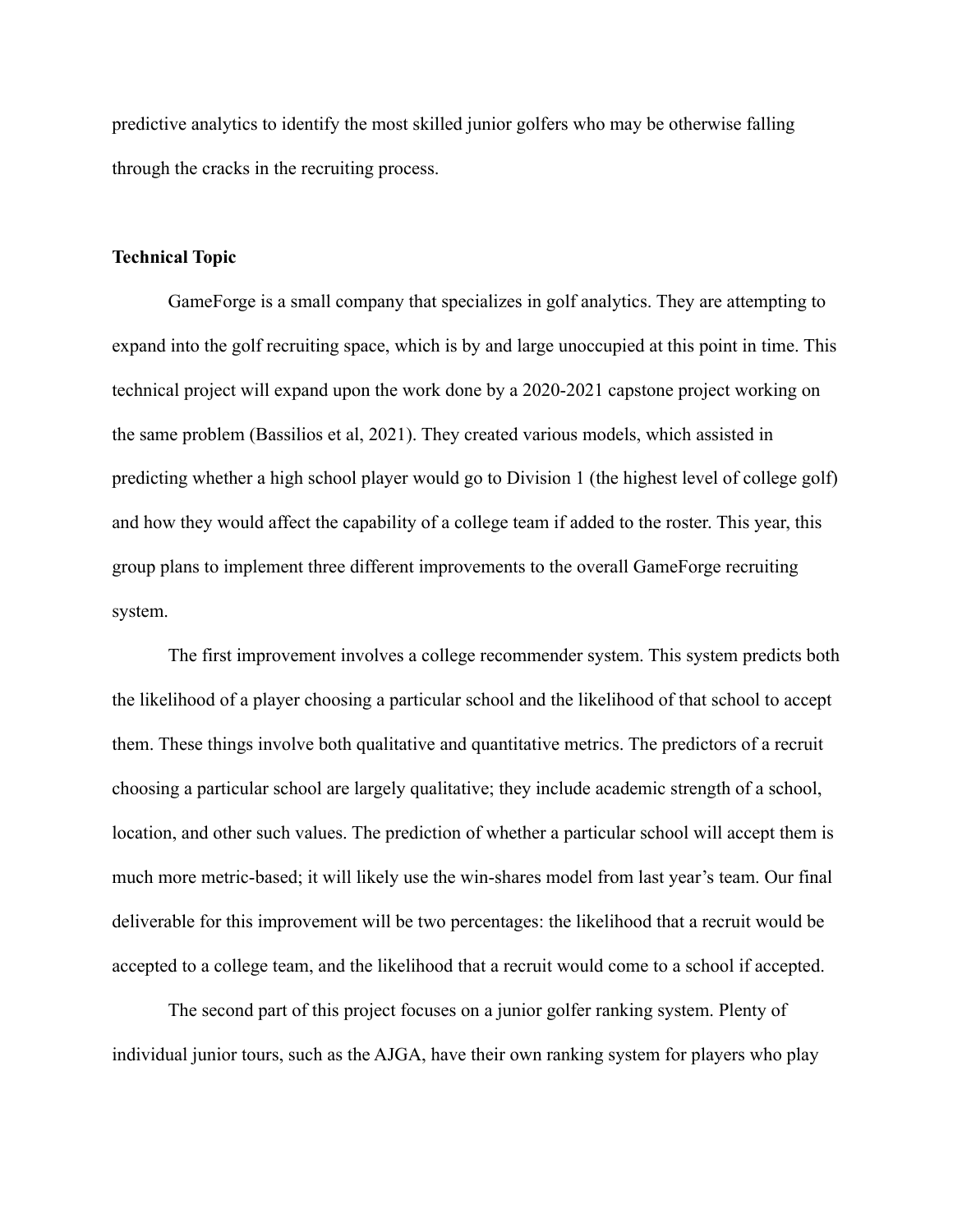their events ("Rolex AJGA Rankings"). However, there is not a simple ranking exclusively for junior golfers that uses each tour's data. This group will use two main factors in making the ranking system. First of all, there will be a combination of many major golf rankings, such as the AJGA, GolfStat, and WAGR junior ranking systems. These metrics for present performance will be combined with statistics that last year's group found that are predictive of future performance to create one overall ranking system that shows the junior players most primed to make an impact at the intercollegiate level.

The final part of this project looks at classifying players based on their strengths and weaknesses. The idea behind this phase is to show what types of holes players excel at in order to build a strong all-around team. To do this, the team will use metrics created last year that show players' mean scores on holes of varying lengths and pars; the potential classifications are par 3s, short and long par 4s, and short and long par 5s. From there, players will be compared to the overall average scores and variance in scores to see where they truly shine. A player will be "tagged" if they are above average or exceptional in each area. This system will be used to evaluate teams as a whole and show coaches what kind of players they are missing. For example, if a particular team has no players who are above average in par 3 scoring, that could be an area for coaches to explore in future recruits.

## **STS Research Topic**

The best male golfers analyzed in the technical portion will eventually rise to the professional level, where they will find it much harder to improve. At earlier levels, success is dependent on pure talent. However, at the PGA Tour level, all golfers are extremely talented; the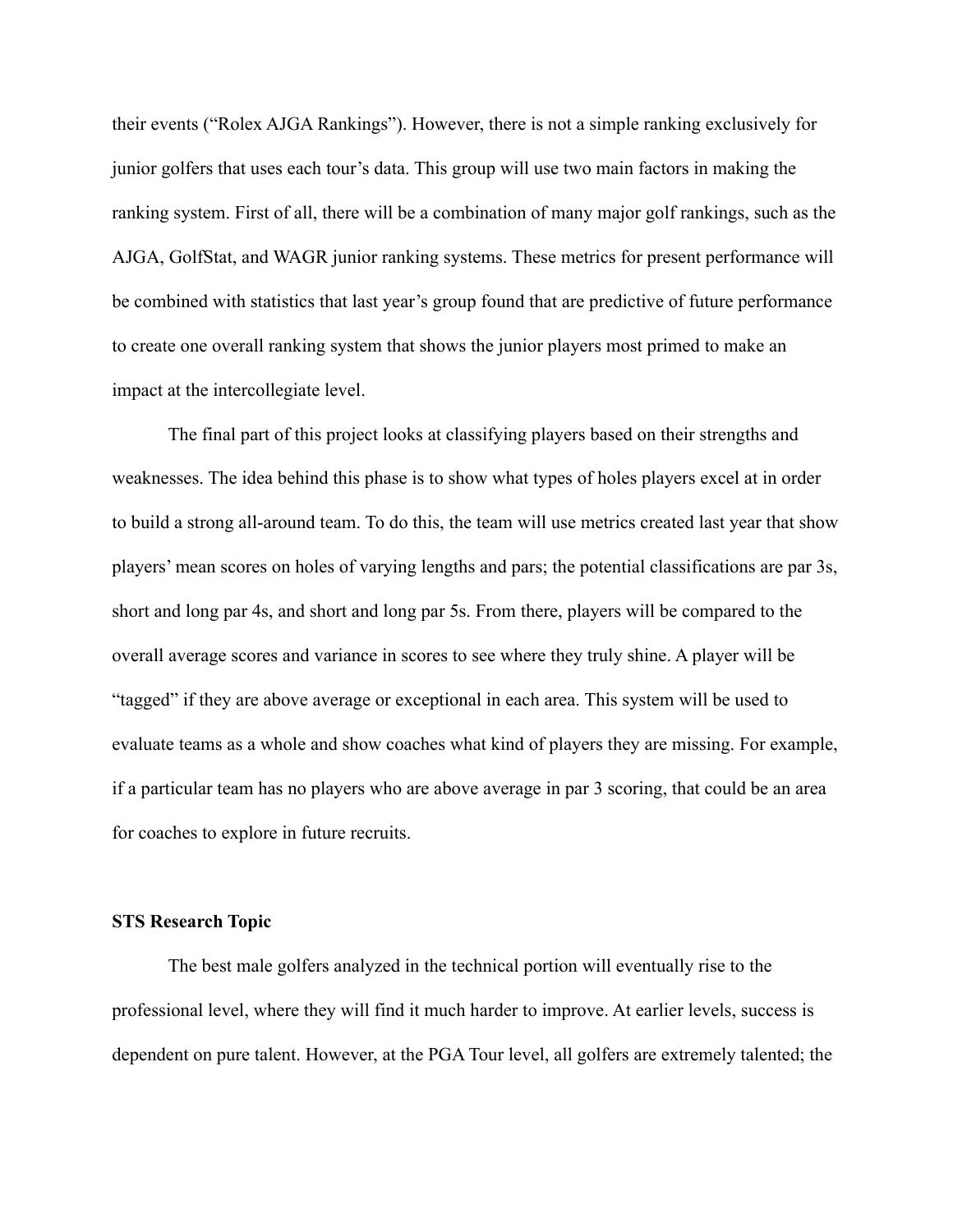best of the best must maximize their skill set to best perform. The research question addressed with this STS research will be "How has the rise of analytics and metrics in golf changed how players train and prepare at the top level?" Within this question, there are two topics in particular that are worth exploring. One aspect is the new metric "strokes gained," and how it affects the way professional golfers evaluate their game as a whole. The other main topic is the omnipresent race to gain more distance on golf shots, and how players feel that improves their game. These two ideas for professional player improvement go hand-in-hand, as they were both brought to the forefront in the early 2000s, and players have been chasing them ever since.

The strokes gained metric is mainly only present on the professional level; this is because it is mainly reliant on comparing a player's performance to the average Tour player using precise GPS shot data called ShotLink, which was introduced in 2003 (Arastey, 2021). This system takes how you'd expect an average Tour player to play on a specific hole; if your player performs better than average on a specific shot, they get a certain number of strokes that they "gained" on the field for that shot ("Strokes gained: how it works"). For example, if a player hits an exceptionally long drive, that could be worth a few decimal points in strokes that they've "gained" in the long run. Players can use this to separate out strokes gained for separate aspects of the game; they could just look at your first shot on each hole to see the strokes gained off the tee, and they could isolate each shot on green to see the total strokes gained putting. Many pros use these stats to see in which areas of their game they excel, and where they need to improve.

Another recent aspect of the technological innovation of golf is the quest to gain distance on shots. It obviously gives a competitive advantage to golfers to hit the ball farther; if a player's ball is closer to the hole after their tee shot, it will be easier to get in the hole in fewer strokes.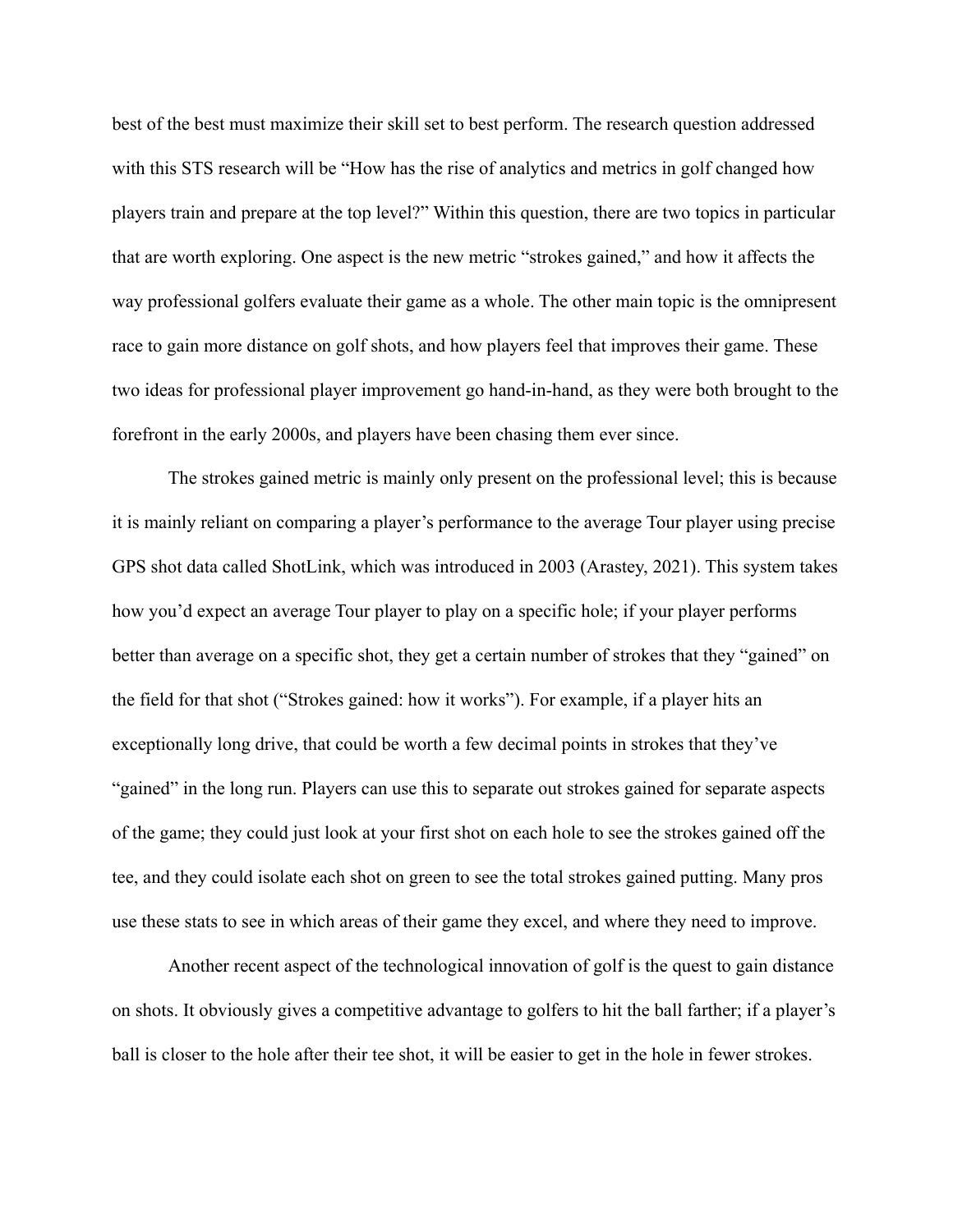Players have become more and more focused on increasing their swing speed, as a faster swing means a farther shot (Bowden, 2013). This has led to more and more players going to the gym and lifting weights to become stronger. This is a new development; back in the 1980s and 1990s, it was common for pro golfers to have the build of an average person, and some golfers who were quite overweight. That all changed with one of the most influential athletes of all time, Tiger Woods.

Woods is well known for his impact on the racial diversity of the PGA Tour and his overall dominance. One aspect of his game that is less remarked on is his commitment to personal fitness. He was one of the first golfers to commit to lifting weights and becoming stronger (McCormick, 2021). Today, many golfers are closer in resemblance to other professional athletes due to their workout regimens. Some golfers have taken this mission to increase distance to the extreme. One example of this would be Bryson DeChambeau. In late 2019 and early 2020, he gained 40 pounds of mass in an effort to gain distance on his tee shots (Harig, 2020). This change completely changed the way he played the game of golf; he now has the longest average driving distance on the PGA Tour by a decent margin ("Golf stats and records"). It's worth exploring if changes such as this one are useful in the long term for PGA pros.

Thomas S. Kuhn writes about paradigm shifts in his paper, "The Structure of Scientific Revolutions." In it, he describes how his graduate physics problem was radically changed by new scientific discoveries, and how these paradigm shifts can change the way you see the world at large. A similar thing has happened over the past few decades in golf. The research will use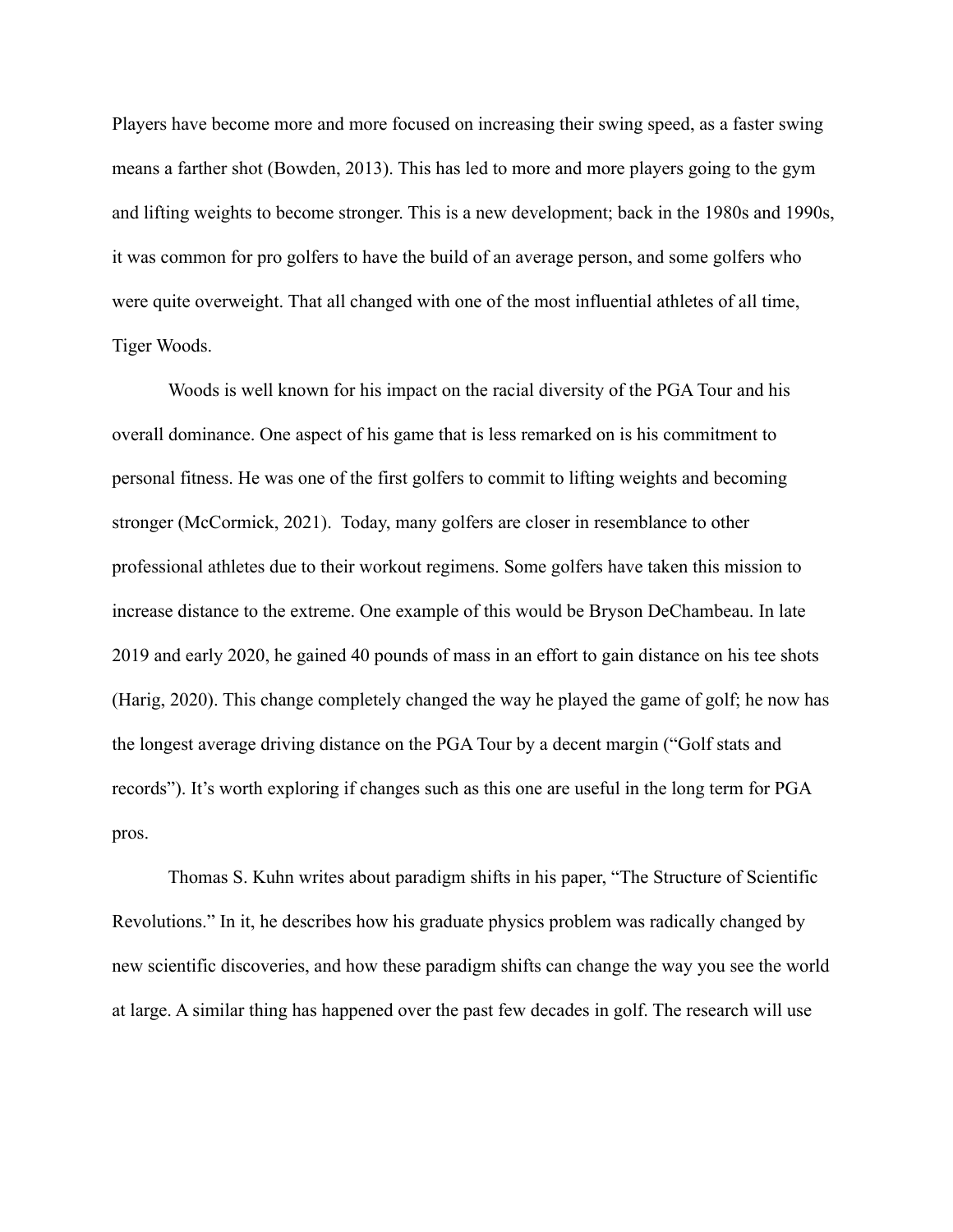this framework to show how the way in which golfers analyze the game and their own play has evolved as time has gone on and new paradigms come to light.

# **Conclusion**

This thesis will combine two approaches to quantifying player success in the game of golf. The analytics revolution has been famously advanced in sports with more widespread popularity such as baseball, basketball, and football. Books such as "Moneyball" and sites such as Pro Football Focus have pushed the idea of sports metrics and analytics into the public eye. Golf, being a less-popular sport with plenty of traditions and taboos, has lagged behind in this sense. These analyses will help to show that golf can be quantified in a similar way and metrics can be created to measure player success.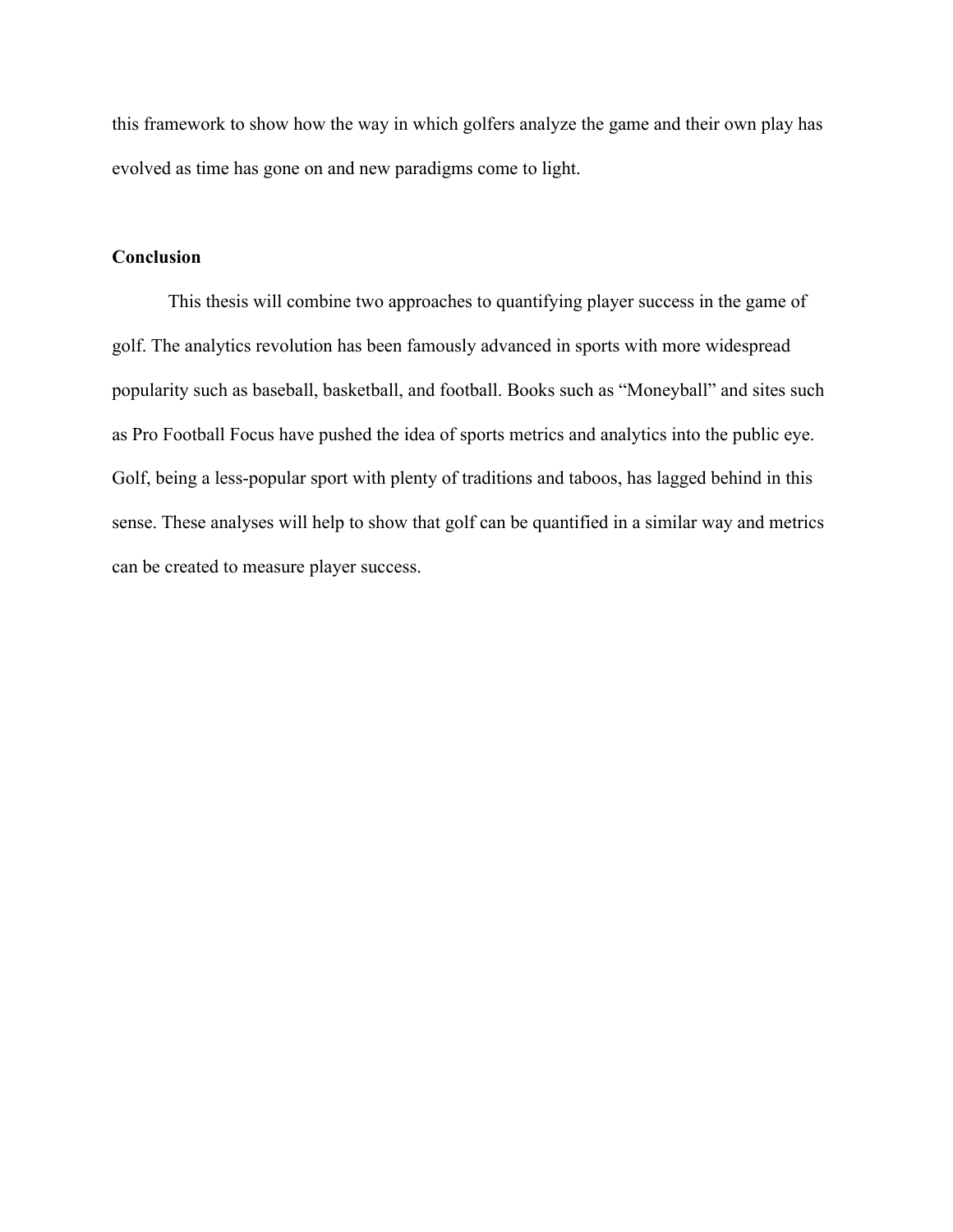#### References

- Arastey, G. M. (2020, January 23). The increasing presence of data analytics in golf. Sport Performance Analysis. Retrieved November 18, 2021, from https://www.sportperformanceanalysis.com/article/increasing-presence-of-data-analyticsin-golf.
- Bowden, J. (2016, March 6). *Carry distance vs. Swing Speed Chart*. GolfWRX. Retrieved November 18, 2021, from

https://www.golfwrx.com/64715/carry-distance-vs-swing-speed-chart/.

Bassilios, M. (2021, July 16). *Developing a Recommendation System for Collegiate Golf Recruiting*. IEEE Xplore. Retrieved November 1, 2021, from https://ieeexplore.ieee.org/stamp/stamp.jsp?arnumber=9483777&casa\_token=5M0gJBxl KQYAAAAA%3AI7t307cgTc1zyK1V3fTTLoxoeOr4PBV5XbZtmPT8ekEpbmOE5qV1 N3Ye2-oKKJVqTjKm\_-OgP3o.

Broadie, M. N. (2014). *Every shot counts: Using the revolutionary strokes gained approach to improve your golf performance and strategy*. *Google Books*. Gotham. Retrieved October 31, 2021.

Christie, C. A., & Hetu, F. E. (1998, June 1). *Effects of conditioning on physical fitness and club head speed in mature golfers - fred E. hetu, Chris A. Christie, Avery D. Faigenbaum, 1998*. SAGE Journals. Retrieved November 1, 2021, from https://journals.sagepub.com/doi/abs/10.2466/pms.1998.86.3.811?casa\_token=oD0iguYa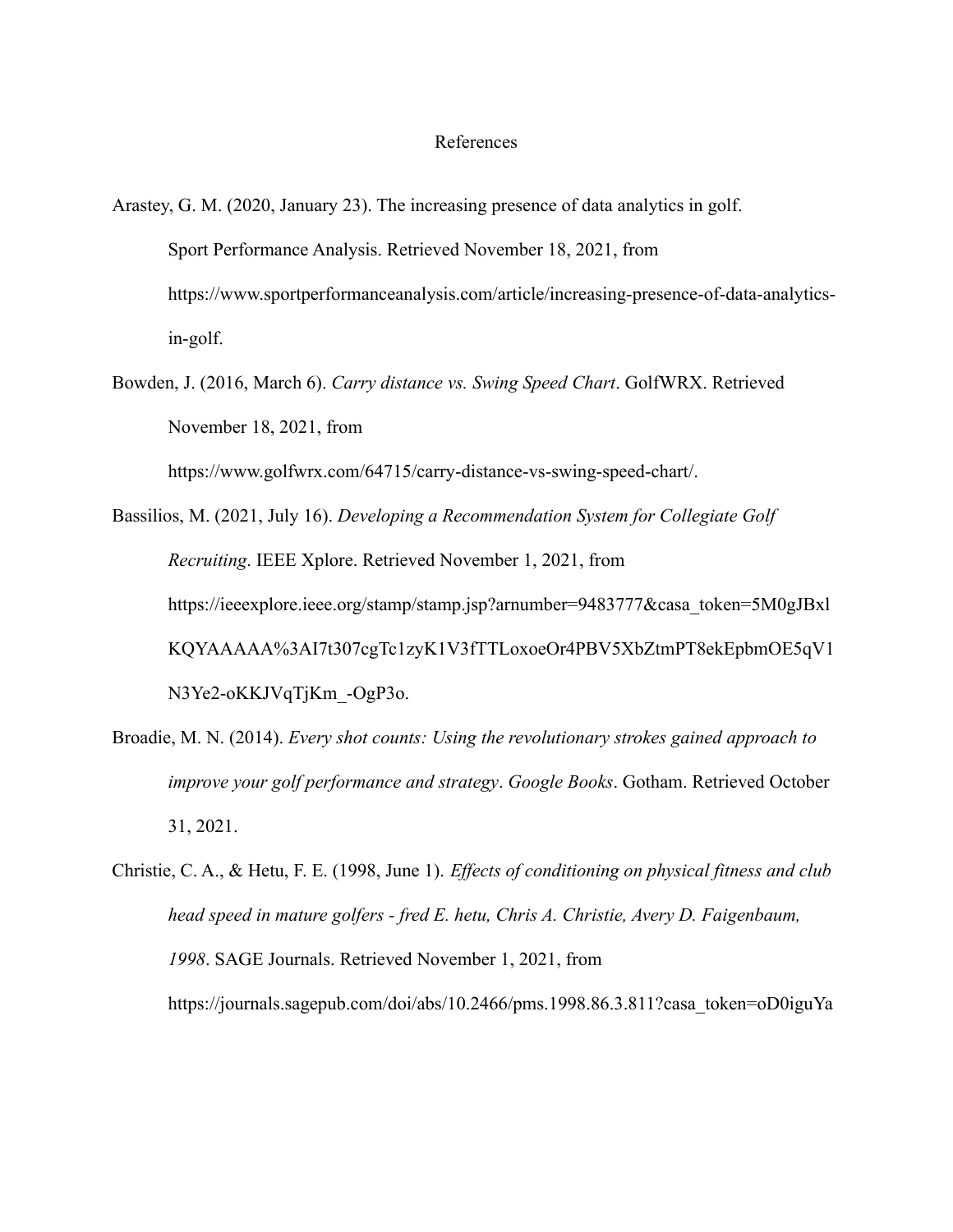diQAAAAA%3AjKnC5G\_KDn746BuUZSO0xlDO3qbELli86cMu5rMzS6uJMBc3XLs HPah5Y2zsyYNSkMocWEz-Rp3xPw&journalCode=pmsb.

- *Golf stat and records: PGA tour*. PGATour. (n.d.). Retrieved November 1, 2021, from https://www.pgatour.com/stats.html.
- Harig, B. (2020, June 19). *Bryson DeChambeau's eat whatever he wants, whenever he wants plan seems to be working*. ESPN. Retrieved November 1, 2021, from https://www.espn.com/golf/story/\_/id/29335275/bryson-dechambeau-eat-wants-whenever -wants-plan-seems-working.

McCormick, J. (2021, March 9). *McCormick: Tiger Woods was major influence on fitness in golf*. Florida Today. Retrieved December 18, 2021, from https://www.floridatoday.com/story/life/wellness/2021/03/09/mccormick-tiger-woods-ma jor-influence-fitness-golf/4627236001/.

PGA Tour. (2016, June 3). *Strokes gained: How it works*. PGA Tour. Retrieved November 1, 2021, from https://www.pgatour.com/news/2016/05/31/strokes-gained-defined.html.

*Rolex AJGA Rankings*. AJGA. (n.d.). Retrieved November 1, 2021, from

https://www.ajga.org/rankings.

Ryan, S. (2021, January 11). *The golf stats that matter most on the PGA tour*. GolfDigest.com. Retrieved November 18, 2021, from

https://www.golfdigest.com/story/golf-stats-that-matter-most-which-skills-correlate-to-su ccess-on-the-pga-tour.

Urbaczewski, A., & Elmore, R. (n.d.). *Loss aversion in professional golf*. SAGE Journals.